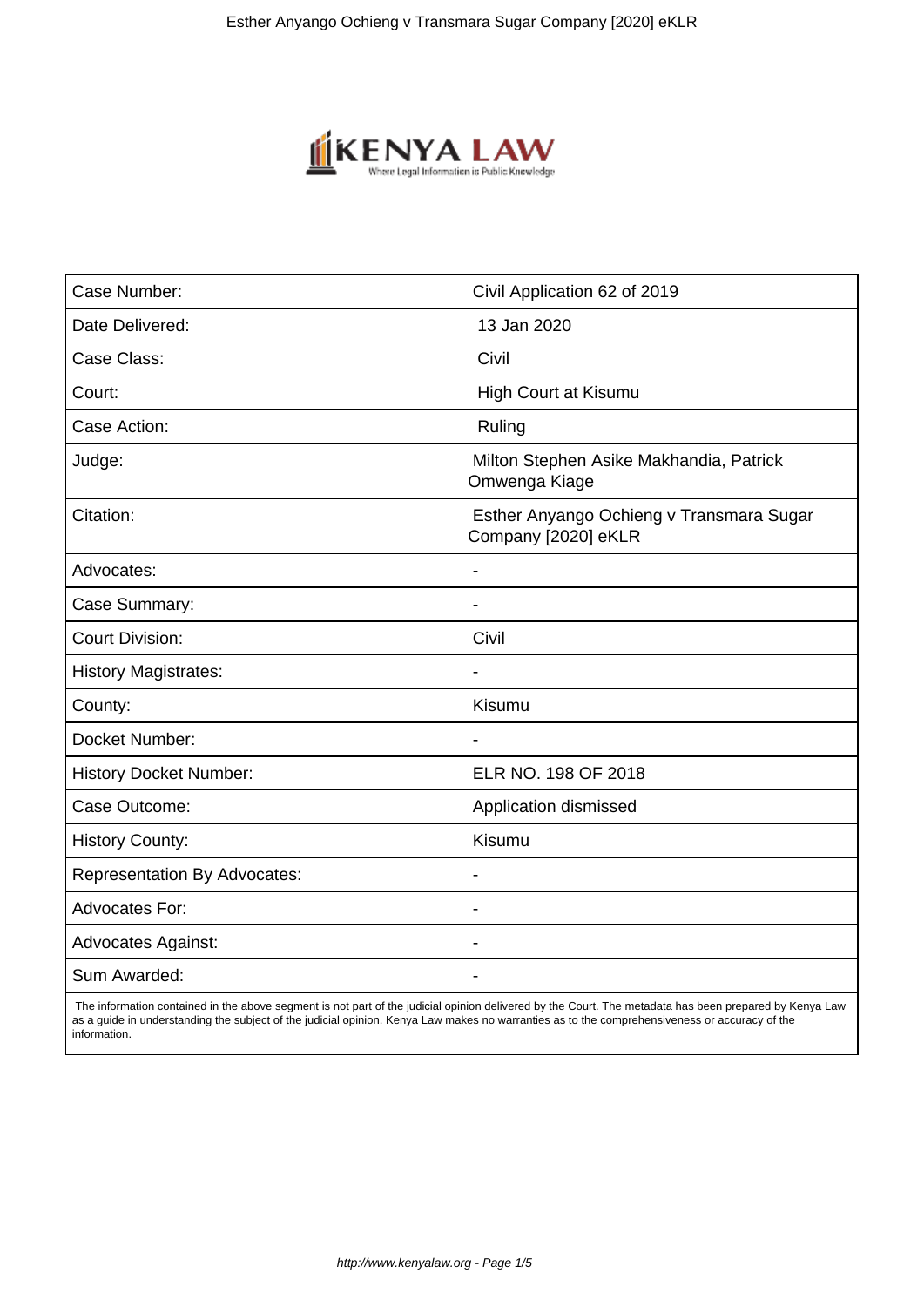# **IN THE COURT OF APPEAL**

# **AT KISUMU**

# **(CORAM: ASIKE-MAKHANDIA, KIAGE & ODEK JJ.A)**

### **CIVIL APPLICATION NO. 62 OF 2019**

# **BETWEEN**

**ESTHER ANYANGO OCHIENG..............................................................................APPLICANT**

**AND**

**TRANSMARA SUGAR COMPANY................................................................RESPONDENT**

*(Application to strike Notice of Appeal dated 16th May, 2018 from the judgment of the Employment and Labour Relations Court of Kenya at Kisumu (M. Onyango, J) dated 3 rd May, 2018*

**in**

**ELR NO. 198 OF 2018**

**\*\*\*\*\*\*\*\*\*\*\*\*\*\*\*\*\*\*\***

#### **RULING OF KIAGE, JA.**

The decision on the Notice of Motion dated 12<sup>th</sup> June, 2019 whereby the applicant **Esther Anyango Ochieng** seeks to strike out the notice of appeal dated  $16<sup>th</sup>$  May, 2018 or have it deemed as withdrawn is testament to the importance of courage and tenacity on the part of advocates.

The application seemed at first blush to be quite irresistible: the respondent **Transmara Sugar Company** had incontestably *"failed to file the intended appeal/record of appeal within the prescribed period"* as stated in the grounds appearing on the face of the motion and repeated in the applicant's supporting affidavit; the notice of appeal was itself filed on 11<sup>th</sup> June, 2018 which was nearly 20 days beyond the 7-day period prescribed under **Rule 77(1)** of the **Court of Appeal Rules**; and the applicant, cognizant that she had not complied with the proviso to **Rule 84** which requires that a striking out application must be brought within 30 days from the date of service of the notice of appeal, had wisely invoked **Rule 83** under which this Court may, of its own motion or on application, order that the notice of appeal be deemed to have been withdrawn.

Those circumstances, quite irrespective of whatever reasons the respondent may have had for the delay, tilted this matter heavily on the side of grant of the motion and we had no qualms making known our initial thinking. **Mr. Karanja**, the respondent's learned counsel deftly defied the invitation to concede what appeared to be a forgone conclusion and respectfully, with quiet confidence, assured us that he could persuade us to save the notice of appeal from what appeared to be an inescapable fate. And so we heard both counsel substantively on the motion.

**Mr. Ochuka**, learned counsel for the applicant was confident that for the defaults and omissions I have set out earlier in this ruling, the notice of appeal was deserving of only one fate: it be struck out or, in the alternative, it be deemed to be withdrawn since as at the time the motion was filed, some 391 days after the notice of appeal was filed, the record of appeal had not been filed, which was way too much time beyond the 60 days prescribed by **Rule 82(1)** of the **Rules of Court**. He referred to a number of decisions of this Court on striking out of notices of appeal under **Rule 84** for failure of the intended appellant to file the record of appeal within time, including *JUSTUS ALOO OGEKA & 6 OTHERS -vs- KENYA UNION OF COMMERCIAL FOOD AND ALLIED WORKERS & 2 OTHERS [2018] eKLR; ELIZABETH WANJIKU MUCHAI -vs- STANDARD LIMITED [2017] eKLR* and *HENRY NYAKOE OBUBA -vs- NATIONAL POLICE SERVICE COMMISSION & 2 OTHERS [2018] eKLR.*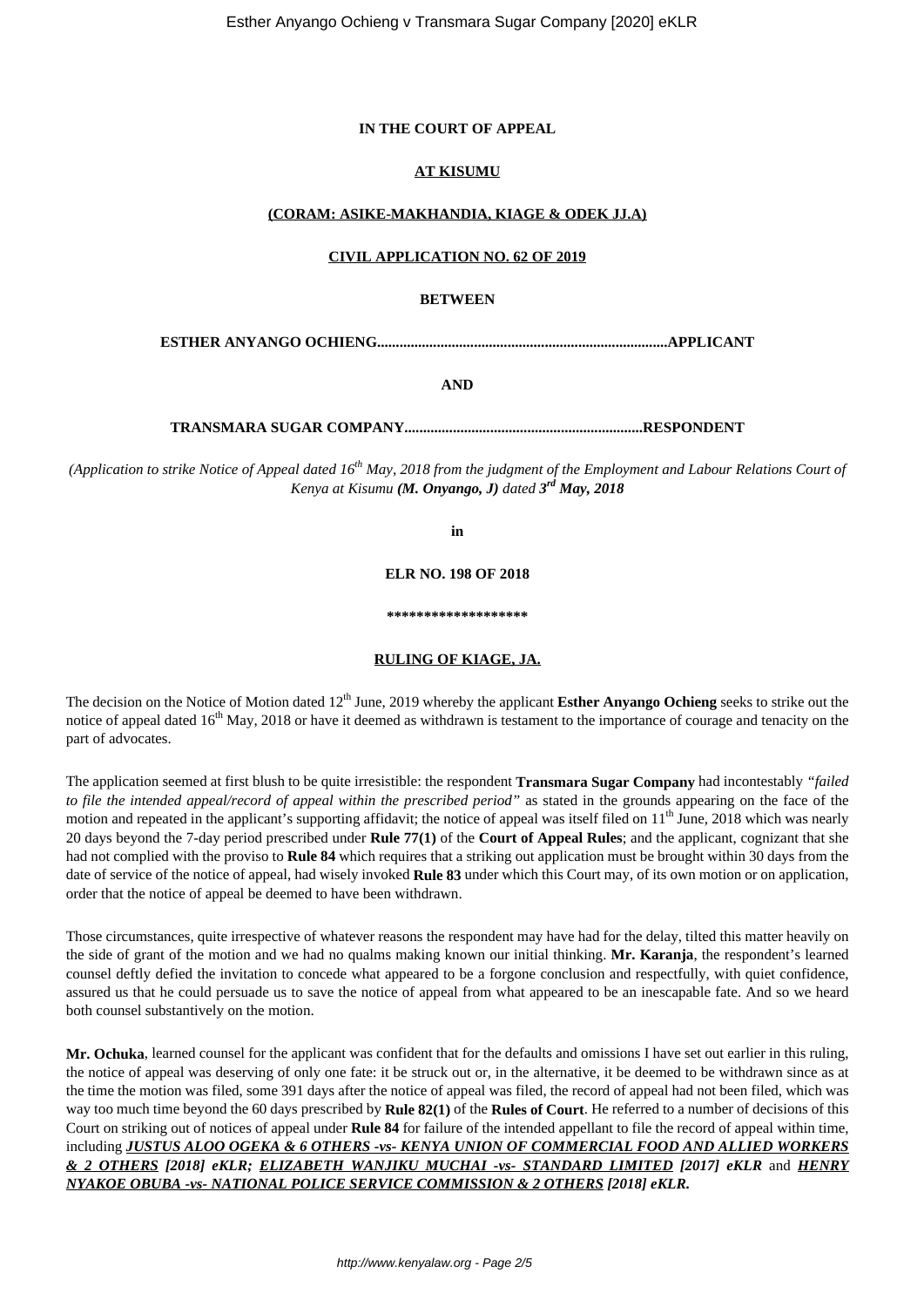Counsel also cited *MAE PROPERTIES LIMITED -vs- JOSEPH KIBE & ANOTHER [2017] eKLR,* where this Court (Waki, Kiage & M'Inoti, JJA) while dealing with an application to strike out a notice of appeal which, as here, was filed outside the 30-day limit in the **Rule 84** proviso, nevertheless resort to **Rule 83,** the deeming provision, and reasoned as follows;

*"It is not in dispute that the notice of appeal was lodged at the High Court registry on 26th May, 2015. It is also not in dispute that by dint of Rule 82(1) of the Court of Appeal Rules 2010, the appeal should have been instituted within sixty days thereafter, but was not. It in fact had not been instituted as at the date of the filing of the motion some 15 months later. As at the hearing of the motion, more than two years had elapsed.*

*We have said on numerous occasions that the Rules of Court exist for the purpose of orderly administration of justice before this Court. The timelines for the doing of certain things and taking of certain steps are indispensable to the proper adjudication of the appeals that come before us. The Rules are expressed in clear and unambiguous terms and they command obedience.*

*Failure to comply with the timelines set invites sure consequences. In the case of failure to lodge an appeal within 60 days after filing of the notice of appeal, Rule 83, which is invoked by the applicant herein, provides thus;*

*'83. If a party who has lodged a notice of appeal fails to institute an appeal within the appointed time he shall be deemed to have withdrawn his notice of appeal and the court may on its own motion or on application by any party make such order. The party in default shall be liable to pay the costs arising therefrom of any persons on whom the notice of appeal was served.'*

*We think that the true meaning and import of the rule is more often than not scarcely appreciated. The rule as framed prescribes the legal consequence for non-institution of an appeal within the 60 days appointed by the Rules of Court. Moreover, the said consequence is couched in mandatory, peremptory terms: the offending party shall be deemed to have withdrawn the appeal. It seems to us that the deeming sets in the moment the appointed time lapses.* 

*Essentially this is a practical rule that is intended to rid our registry of merely speculative notices of appeal filed either in kneejerk reaction to the decision of the court below, or filed in holding mode while the party considers whether or not to lodge a substantive appeal. Indeed, it is not uncommon and we take judicial notice of it, for such notices to be lodged ex abundanti cautella by counsel upon the pronouncement of decisions but to await instructions on whether or not to proceed full throttle with the appeal proper - with the attendant risks, prospects and consequences."*

The respondents answer to those submissions were essentially that the notice of motion was incompetent having been filed more than a year after service of the impugned notice of appeal which is way beyond the 30 days stipulated, and without leave, and should therefore be struck out for being incompetent. For this proposition, Mr. Karanja cited *WILLIAM MWANGI NGURUKI -vs-BARCLAYS BANK OF KENYA LIMITED [2014] eKLR* and *SALAMA BEACH HOTEL LIMITED & 4 OTHERS -vs-KENYARIRI & ASSOCIATED ADVOCATES & 4 OTHERS [2016] eKLR.*

Having given this matter due consideration, I have no doubt in my mind that the application to strike out the notice of appeal on the grounds that it was served out of time and that it was not followed by the filing of the record of appeal is incompetent. It is incompetent because, while it seeks to enforce timelines as against the respondent, it is itself violative of the proviso to **Rule 84** which mandatorily requires that it be filed within 30 days. It was not so filed and leave to file it out of time not having been sought and given, the notice of motion should be for striking out. I can do no better than quote what this Court stated in *SALAMA BEACH (Supra);*

*"This Court has in the past had occasion to decide the fate of applications made under Rule 84, but which had been filed out of time. In Joyce Bochere Nyamweya v Jemima Nyaboke Nyamweya & another [2016] eKLR, this Court held that parties are bound by the mandatory nature of the proviso to Rule 84 of this Court's Rules. An application seeking to strike out a notice of appeal or an appeal must be made within thirty (30) days of service of the notice of appeal or the appeal sought to be struck out.*

**That failure to do so renders such an application fatally defective and liable to be struck out. As was held in the** *Joyce Bochere case (supra), stipulations on time frames within which acts should be done in law are of essence and must be strictly observed. In the event that a party finds itself caught up by the lapse of time as was in this case, the proper thing to do is to file an application for extension of time under Rule 4 of this Court's Rules. Similarly, in William Mwangi Nguruki v Barclays Bank of Kenya Ltd [2014] eKLR, the Court held that an application to strike out a notice of appeal that is brought after 30 days from the date of*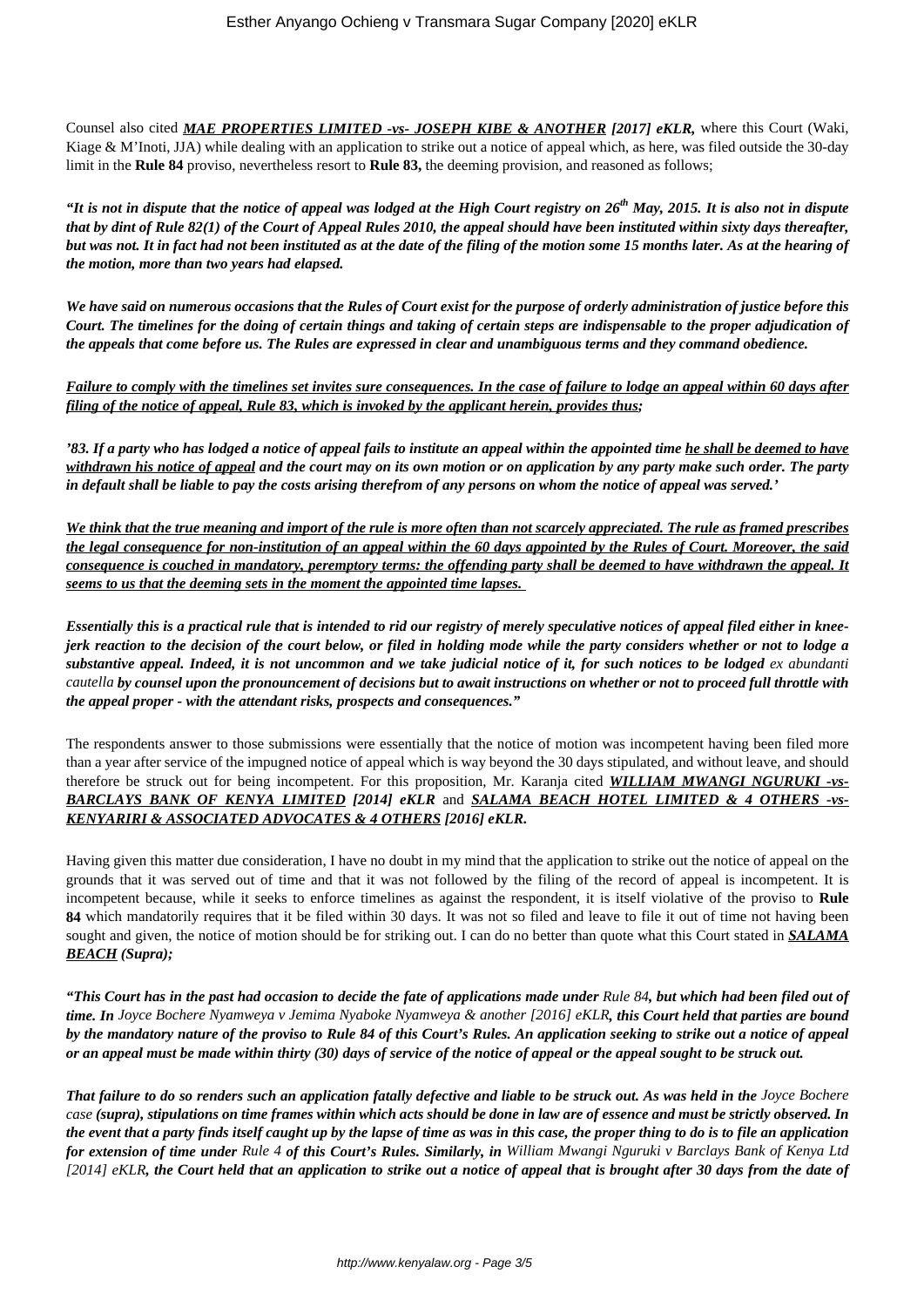*service of the notice of appeal is incompetent unless leave is sought and obtained to file the application out of time. See also Michael Mwalo v Board of Trustees of National Social Security Fund [2014] eKLR.*

The incompetence of the motion to strike out is not necessarily the end of the matter, however, given **Rule 83** which donates to the Court jurisdiction either of its own motion, or on being moved without stated timelines, to order that a notice of appeal not followed by the institution of the appeal within the appointed time, shall be deemed to have been withdrawn by the party who lodged the notice.

My thinking is that, given our reasoning in the **MAE PROPERTIES case** (supra), at the point considering whether or not to exercise our powers under **Rule 83,** a crucial point is whether or not a record of appeal may at that time have been filed. Where none has been filed, then the Court ought, without much ado, to deem the notice of appeal as having been withdrawn.

Where, however, as in the present case the appeal has in fact been instituted, can we in clear conscience, without a dalliance with the surreal, nevertheless pronounce that the appellant's notice of appeal is deemed to be withdrawn" I respectfully do not think so. I cannot shut my eyes to the fact that the appeal, the future filing of which was signified by the notice of appeal, in fact exists in verity. I would be engaging in smoke and mirrors and allowing the shadows to swallow the substance were I to essentially pretend that the respondent has no interest in filing an appeal that he has in fact filed. To so hold does not involve a validation of the said record of appeal and a cure for any defects it may have and which may well be the subject of attack. It only amounts to this: the existence of a record of appeal, which facially means that the appeal has been instituted, removes the said notice of appeal from the deeming purview of Rule 83. To deem, after all, is no more than to regard or consider something in a particular way that may not be the reality but only a legal fiction. And I cannot fictitiously consider the intent to appeal to be abandoned when the appeal itself has in fact and substance been instituted.

The inevitable result is that the motion before me is not only without merit , but, given that it was time-barred and sought a deeming order in the face, it turns out, of an appeal already instituted, it must be struck out for being incompetent consistent with the **SALAMA BEACH** ruling (supra).

Considering that it is the respondent's omissions and defaults that necessitated the stricken applicant, I would not reward it with costs and so make no order thereon.

As Makhandia, JA agrees, it is so ordered.

**DATED and delivered at Kisumu this 31st day of January, 2020**

**P. O. KIAGE**

**………………………...**

**JUDGE OF APPEAL**

*I certify that this is a true copy of the original.*

### **DEPUTY REGISTRAR**

### **RULING OF ASIKE-MAKHANDIA, JA**

I have had the benefit of reading in draft the Ruling of Kiage, J.A, and agree with it entirely and the orders proposed therein. I have nothing useful to add.

#### **ASIKE-MAKHANDIA**

**…………………………………………………**